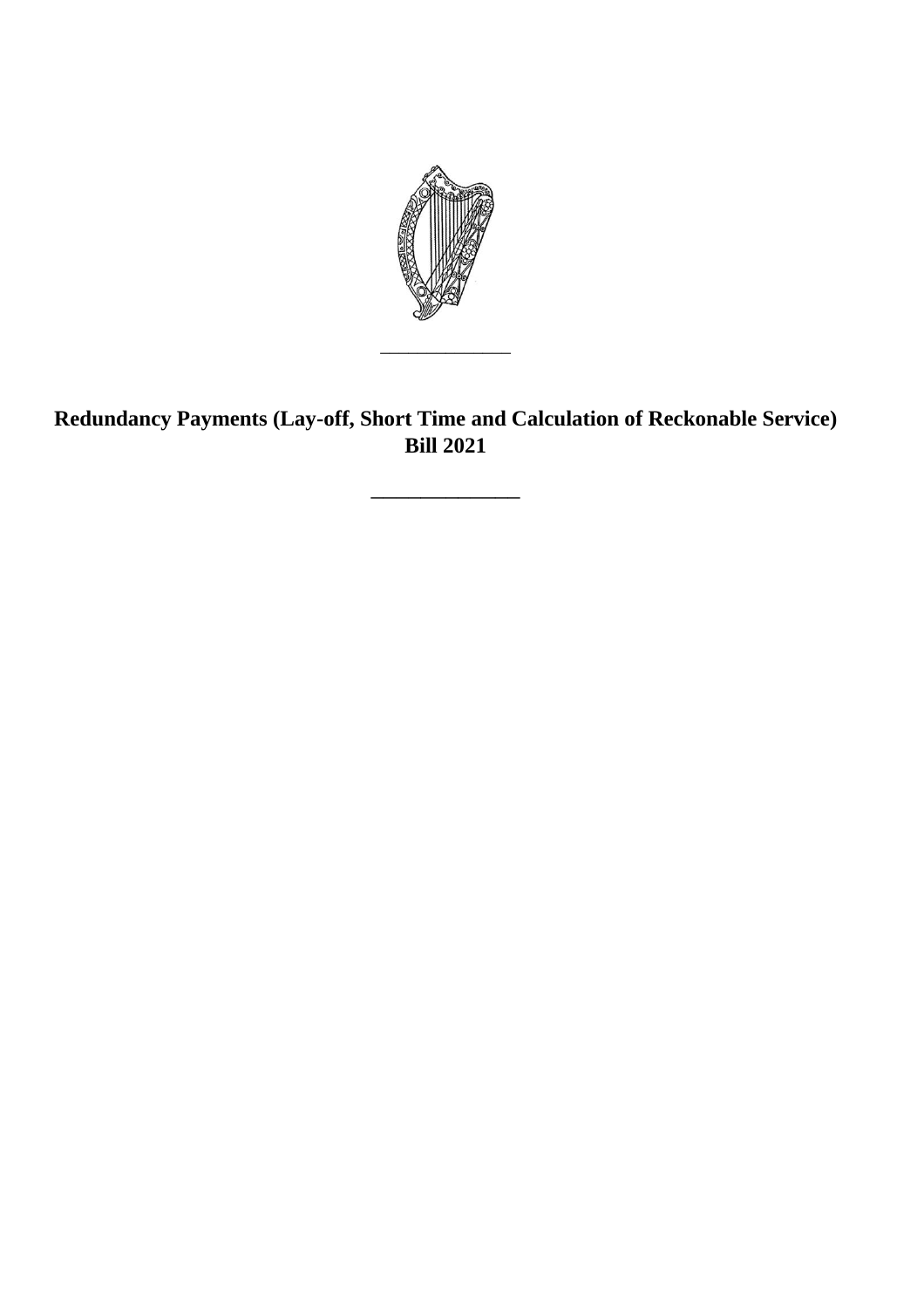

## **Redundancy Payments (Lay-off, Short Time and Calculation of Reckonable Service) Bill 2021**

**CONTENTS** 

Section

- 1. Amendment of Redundancy Payments Act 1967
- 2. Short title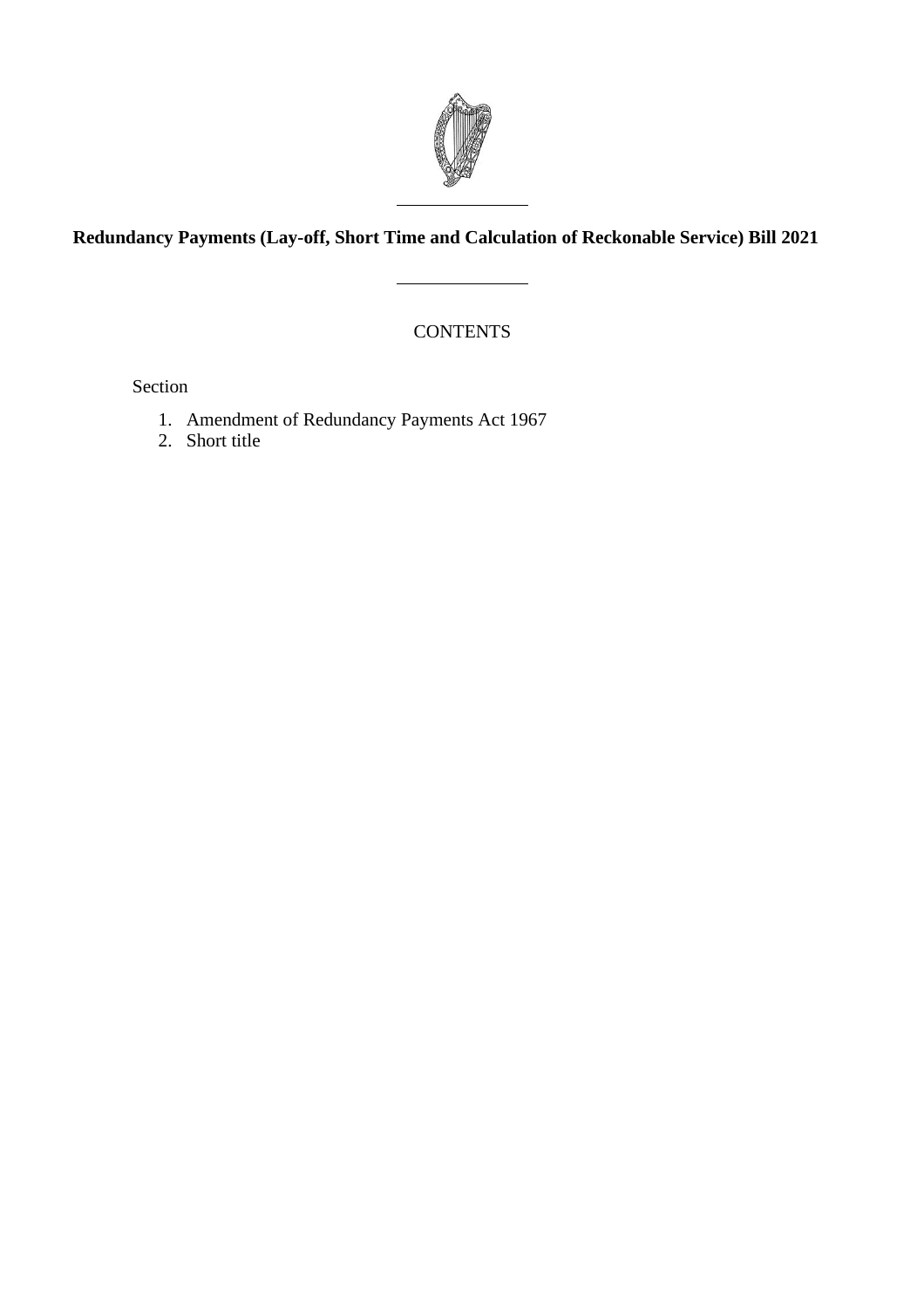## ACTS REFERRED TO

Redundancy Payments Act 1967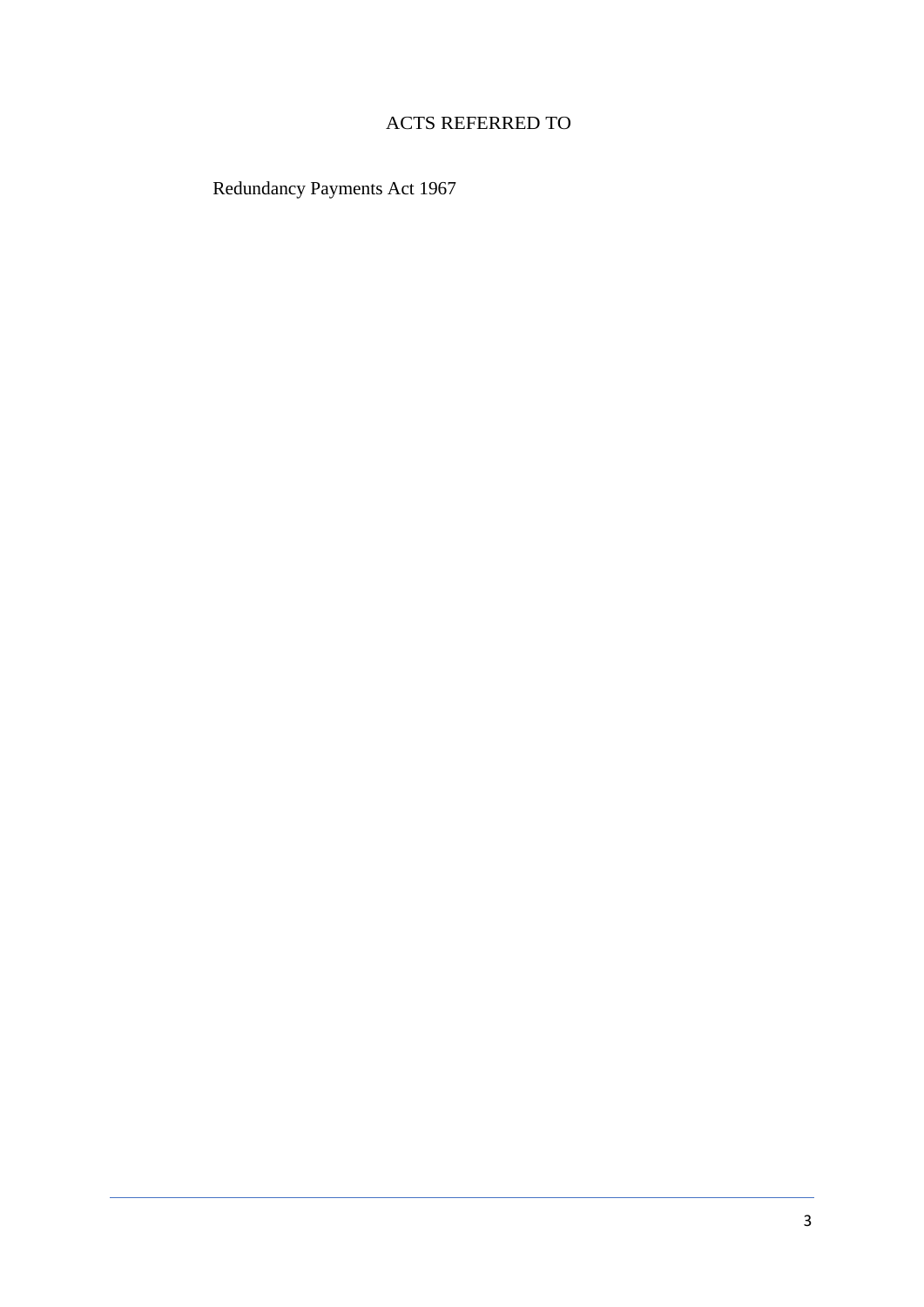

## **Redundancy Payments (Lay-off, Short Time and Calculation of Reckonable Service) Bill 2021**

# **Bill**

#### *entitled*

An Act to amend the Redundancy Payments Act 1967 in respect of periods of lay off and short time and the calculation of reckonable service and to provide for related matters.

### **Be it enacted by the Oireachtas as follows**:

#### **Amendment of Redundancy Payments Act 1967**

- **1.** The Redundancy Payments Act 1967 is amended—
	- (a) by inserting the following after subsection (1) of section 12A:
		- "(1A) A notice of intention to claim under subsection (2) of section 12 can be made during the emergency period and any redundancy payment under this Act due as a consequence of such notice does not have to be paid during that period but may be paid.",
	- (b) by inserting the following section after section 12A:

#### **"Misuse of revenue payroll notification**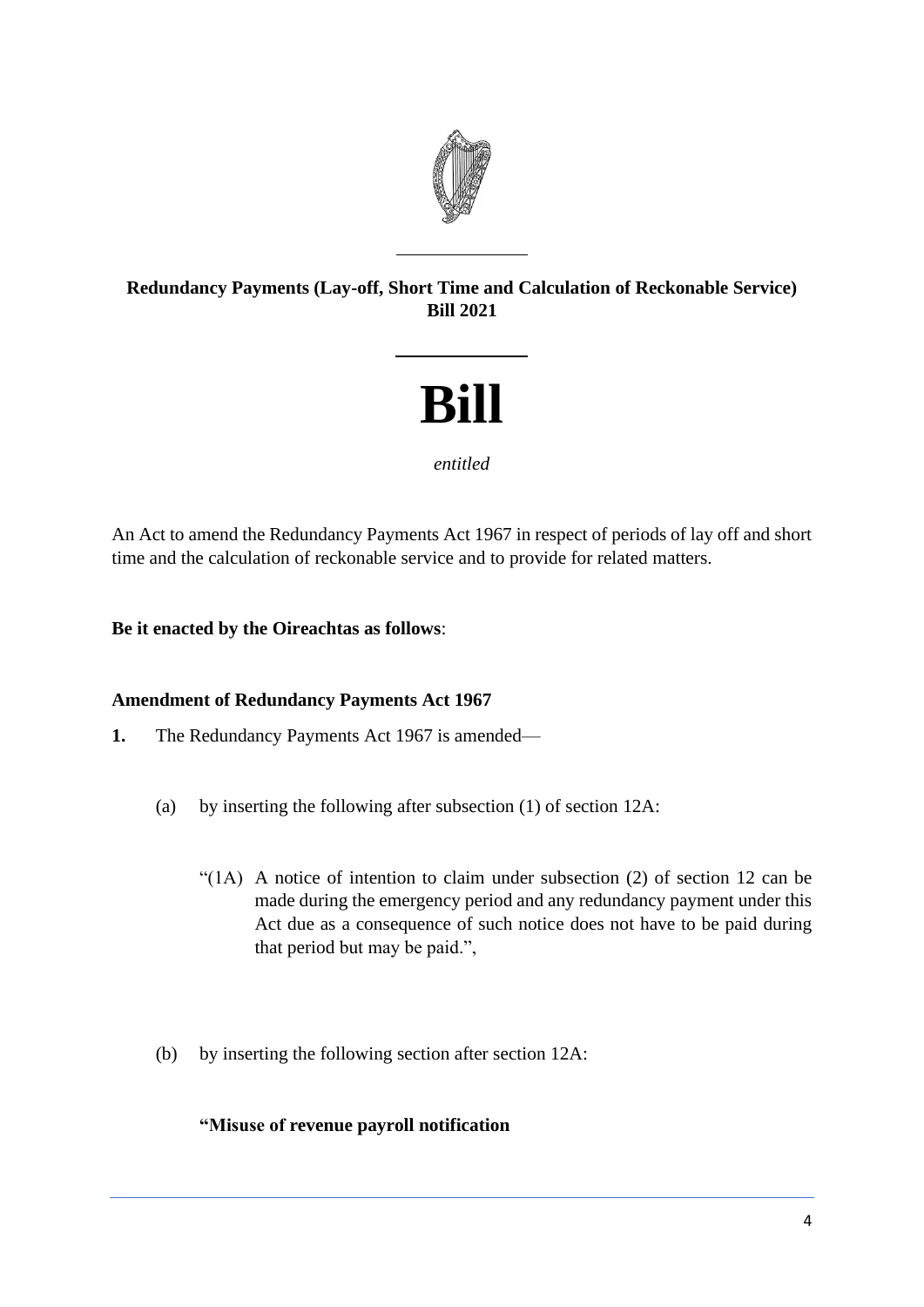- **12B.** (1) Where—
	- (a) an employer has laid-off or put on short time an employee in circumstances where sections 11 and 12 apply,
	- (b) the Revenue Commissioners have sent the employer in respect of the employee a revenue payroll notification (within the meaning of section 983 (as amended by paragraph 4(a) of Schedule 1 to the Finance Act 2017) of the Taxes Consolidation Act 1997, and
	- (c) the employer treats the employee as having resigned on the basis of that notification,

then, subject to subsection (2), the employer commits an offence and is liable on summary conviction to a class A fine.

- (2) Where an employer is prosecuted for an offence under subsection (1), it shall be a defense for the employer to show that all reasonable steps were taken and all due diligence was exercised by the employer to avoid the commission of the offence.",
- (c) by inserting the following after subsection (2) of section 13:
	- "(3) For the avoidance of doubt, where an employee to whom section 11 and this section applies takes up employment with a different employer (not being for that purpose an employer to whom section 20 relates) during a period of lay-off or short time, then the taking up of such employment by the employee shall not be treated for the purposes of this Act as affecting any right that that employee has or may acquire to any redundancy payments to which such period of lay-off or short time relates.",
- (d) by substituting the following for subparagraph (c) paragraph 8 of Schedule 3: